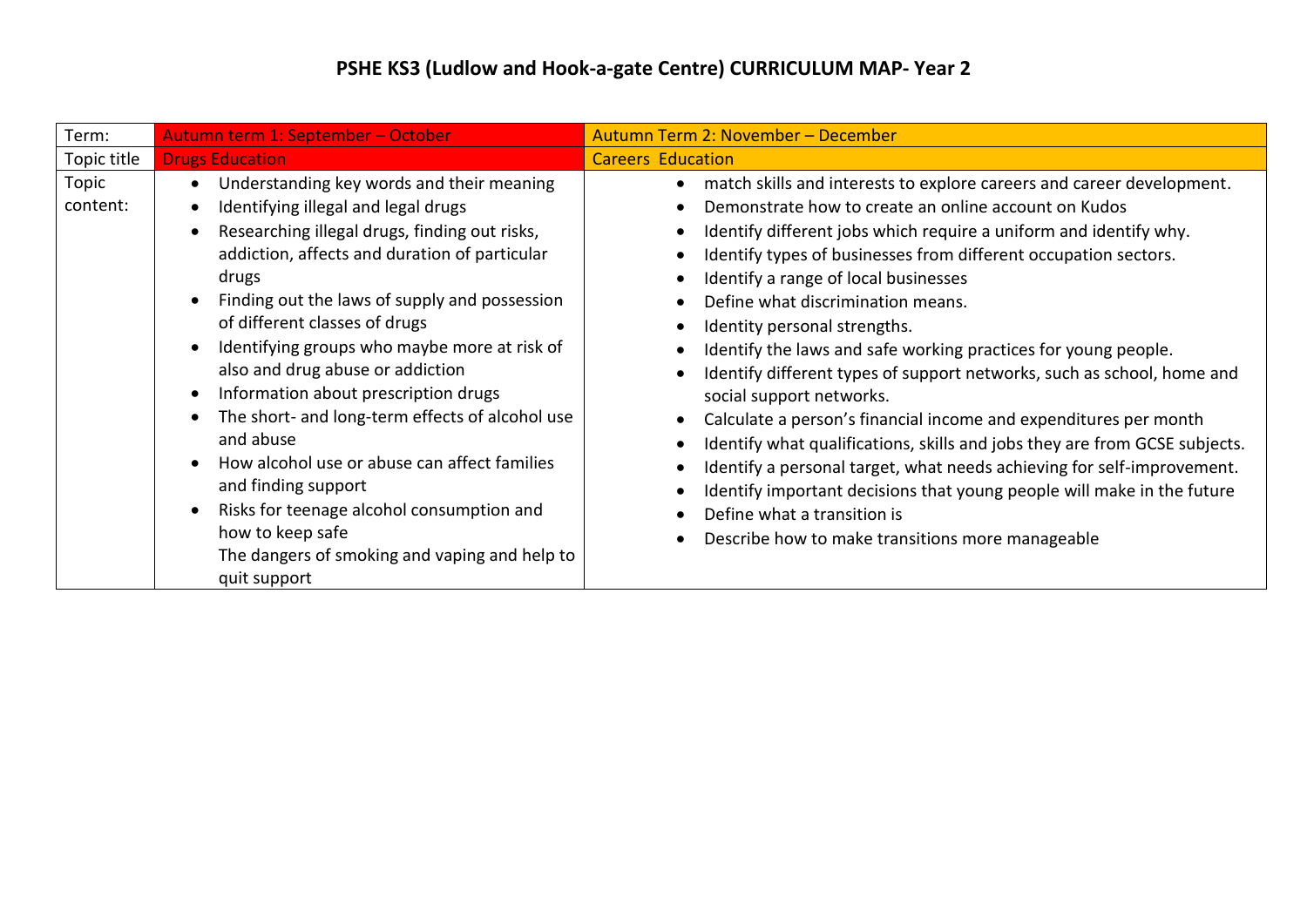## **PSHE KS3 (Ludlow and Hook-a-gate Centre) CURRICULUM MAP- Year 2**

| Term:    | <b>Spring term 1: January - February</b>                       | <b>Spring Term 2: March</b>                                              |
|----------|----------------------------------------------------------------|--------------------------------------------------------------------------|
| Topic    | Introduction to diversity, prejudice and discrimination        | <b>Health and prevention Education</b>                                   |
| title    |                                                                |                                                                          |
| Topic    | Identify three examples of stereotyping                        | The importance of hydration                                              |
| content: | Explaining what stereotyping means                             | Identify the symptoms of dehydration                                     |
|          | Identify three examples of prejudice                           | Identify how many hours sleep a teenager should have compared            |
|          | Explaining what prejudice means                                | to an adult                                                              |
|          | Stating reasons for why someone might become prejudice         | Suggest what happens when someone is sleep deprived                      |
|          | Identifying three examples of diversity in society             | Give examples of good sleep hygiene                                      |
|          | Explain what discrimination means                              | Explain what mindfulness is and give examples of techniques              |
|          | Identify three examples of discrimination                      | including meditation.                                                    |
|          | Identifying three laws designed to prevent discrimination      | Identify the importance of good hand and teeth hygiene                   |
|          | Defining racism                                                | Explain what happened in an optician appointment.                        |
|          | Identifying any historical events affected or caused by racism | Identify what hygiene products a teenager may need.                      |
|          | Explaining what Hate Crime is.                                 | Identify the importance of vaccinations and how to get                   |
|          | identify and consider risk in relation to alcohol use          | vaccinated                                                               |
|          | Identifying three examples of Hate Crime                       | List the types of vaccines a person should get a different age.          |
|          | State where and how to report Hate Crime                       | State what vaccination you may need if traveling to certain<br>countries |